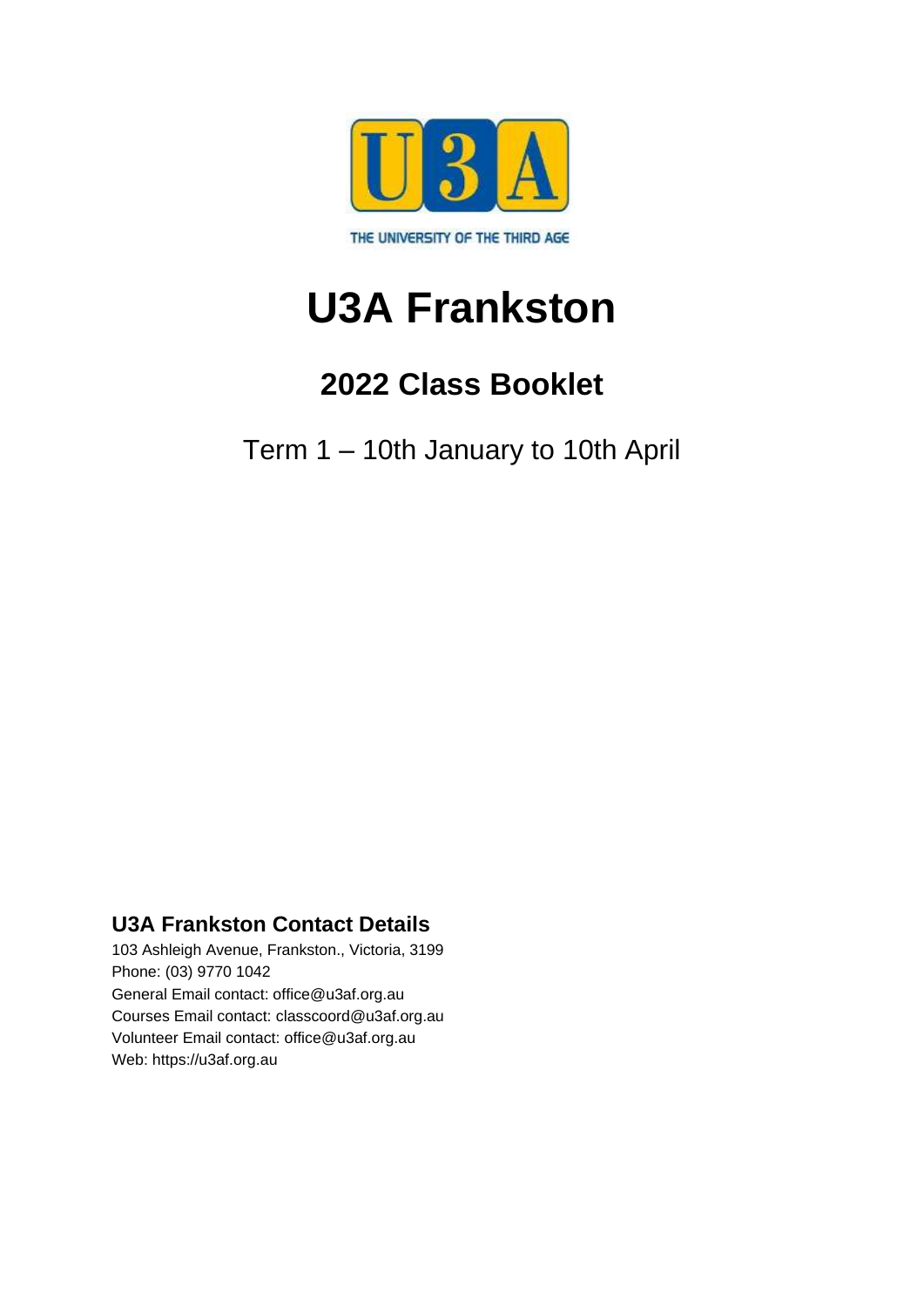# **Table of Contents**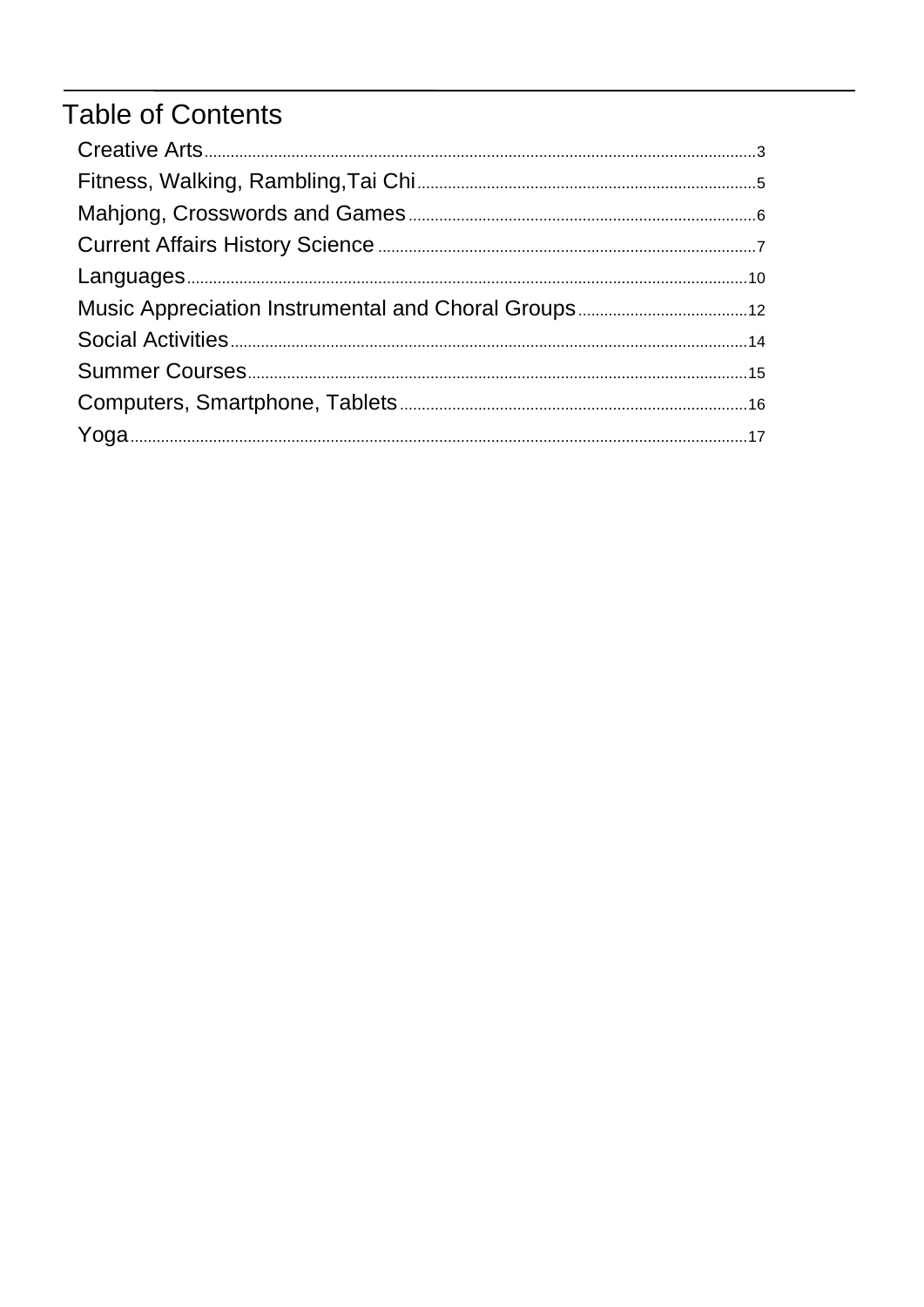# <span id="page-2-0"></span>**Creative Arts**

### **22ART01: Monday Afternoon Art Club Type: 4 Terms**

### **Dates: 31/01/2022 - 12/12/2022 Frequency: Weekly Course, Mon 13:00 - 16:15**

### **Location: Karingal Place Room 3 Tutor: Keith Broad**

What a way to start your week! Get your creative juices flowing. Whilst these classes are led by Keith, students are encouraged to develop their own art projects using the media of their choice. Keith will mentor students individually with their projects and he will also provide demonstrations of techniques and discuss ways to develop inspiration. Topics that will be covered through the year will be: drawing, composition, colour, watercolour techniques and developing individual creativity.

Students will be required to provide their own materials.

#### **Location: Karingal Place Room 3 Tutor: Keith Broad**

FMAC is a class that will accommodate students interested in a variety of art media. The art club is supported by tutor, Keith Broad. He will guide students on their individual art projects as well as provide tutorials on drawing, composition and colour. Keith will also demonstrate techniques and monitor their application by students. Keith likes his classes to be informal, with a sunny disposition, so you are invited to finish your week on an upbeat note!

Bring your own art materials. Please note: students painting in oil paints are encouraged to use either water soluble oils or water soluble mediums.

### **22ART03: Creative Photography Type: 4 Terms**

This course is designed for people who not only want to develop their photographic skills, but also have a whale of a time doing it. Over the year, students will learn \* elements of composition \* working with different light conditions \* how to photograph a wide variety of subjects, and \* what is needed to develop observational skills. Typically, this course will meet at a location one week, then meet back at U3A Karingal Place the next.

### **22ART04: Oil & Acrylic Art Class Friday pm Type: 4 Terms**

#### **Location: Karingal Place Room 2** Tutor: Carolen Jenkinson

This class is designed for those specifically interested in painting with oil & acrylic. If you have a passion for art & would like to develop your creative side & connect to your inner self in a friendly atmosphere, come along & join us. The class is suitable for all skill levels from the beginner to those more advanced. Everyone is welcome. Individual tuition will be provided by the tutor. Oil & acrylic painting techniques will be discussed to assist participants in improving their skills. One project will be set each term. There will also be the opportunity to work on your own projects

### **22ART05: Creative Crafts Type: 4 Terms**

### **Dates: 03/02/2022 - 15/12/2022 Frequency: Weekly Course, Thu 11:15 - 12:45**

#### **Location: Karingal Place Room 1 Tutor: Marcia Gingold**

The happy buzz emanating from Room 1 comes from the industrious and talented members of the Creative Crafts class. Ably led by Marcia, and assisted by Sandra, this group gathers to learn, produce and exchange ideas on an assortment of crafts, knitting, crochet, needlework, quilting, embroidery and beading. We bring along our individual pieces and happily work away amidst chatter and shared appreciation/interest. Hurdles are overcome by the collective wisdom and experience of the members. We welcome newcomers and are excited by new ideas, so please come and join us. Beginners and learners are very welcome.

**Dates: 03/02/2022 - 15/12/2022 Frequency: Fortnightly, Thu 13:00 - 14:30 Location: Karingal Place Room 2 Tutor: Paul Ferrier** 

#### **Dates: 04/02/2022 - 16/12/2022 Frequency: Weekly Course, Fri 13:00 - 16:15**

#### Page 3 of 17. 14-Jan-22

## **22ART02: Friday Morning Art Club Type: 4 Terms Dates: 04/02/2022 - 16/12/2022 Frequency: Weekly Course, Fri 9:30 - 12:45**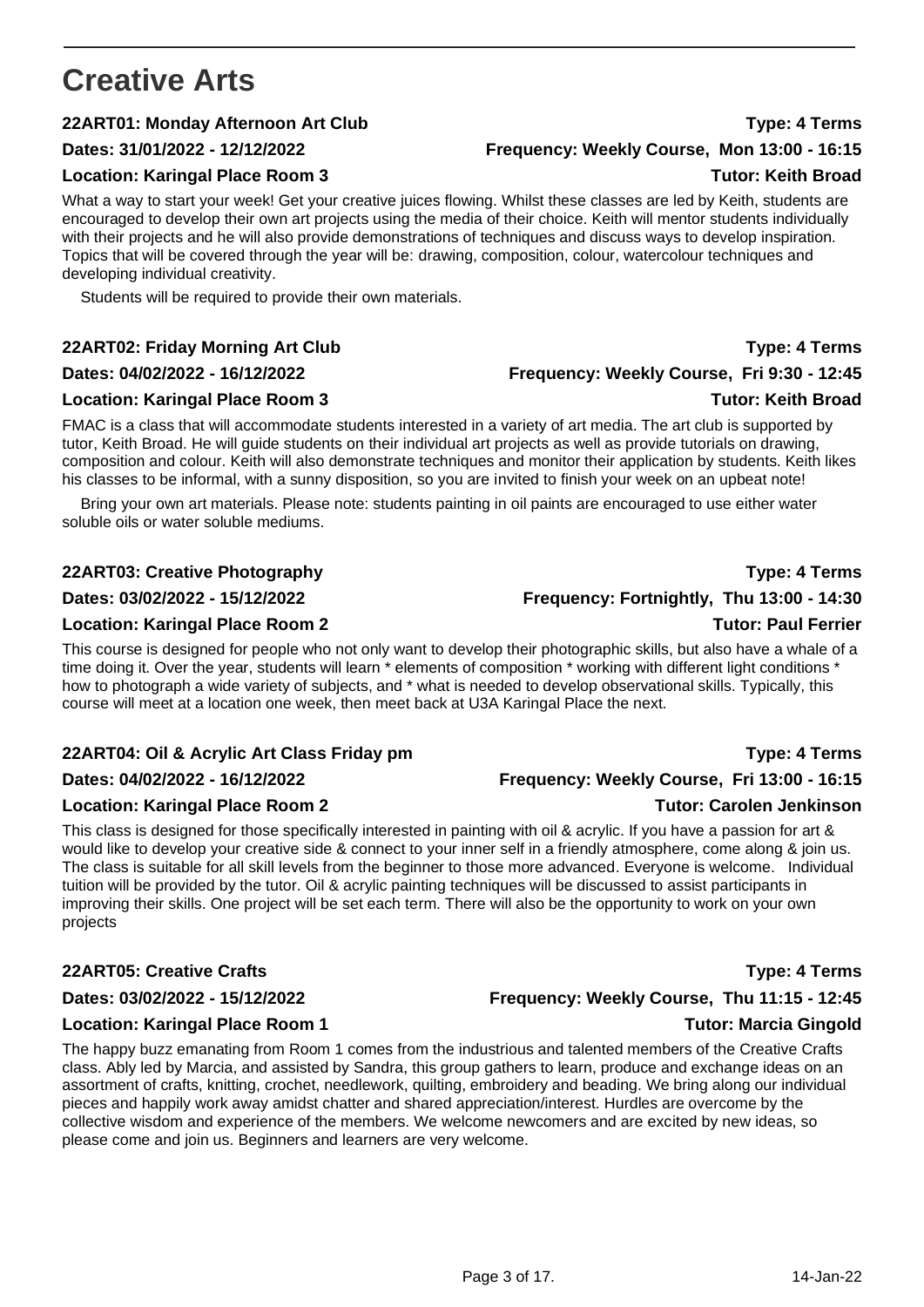### **22ART06: Creative Writing Karingal Place Type: 4 Terms Dates: 01/02/2022 - 13/12/2022 Frequency: Weekly Course, Tue 9:30 - 11:00 Location: Karingal Place Room 3** Tutor: Ann Simic Explore your creativity through writing of your choice: prose (including short stories, memoirs and flights of fancy) and poetry.

Course description to follow soon.

**22ART07: Watercolour Class Type: 4 Terms Dates: 04/02/2022 - 16/12/2022 Frequency: Weekly Course, Fri 13:00 - 16:15 Location: Karingal Place Room 3** Tutor: Suren Sorenson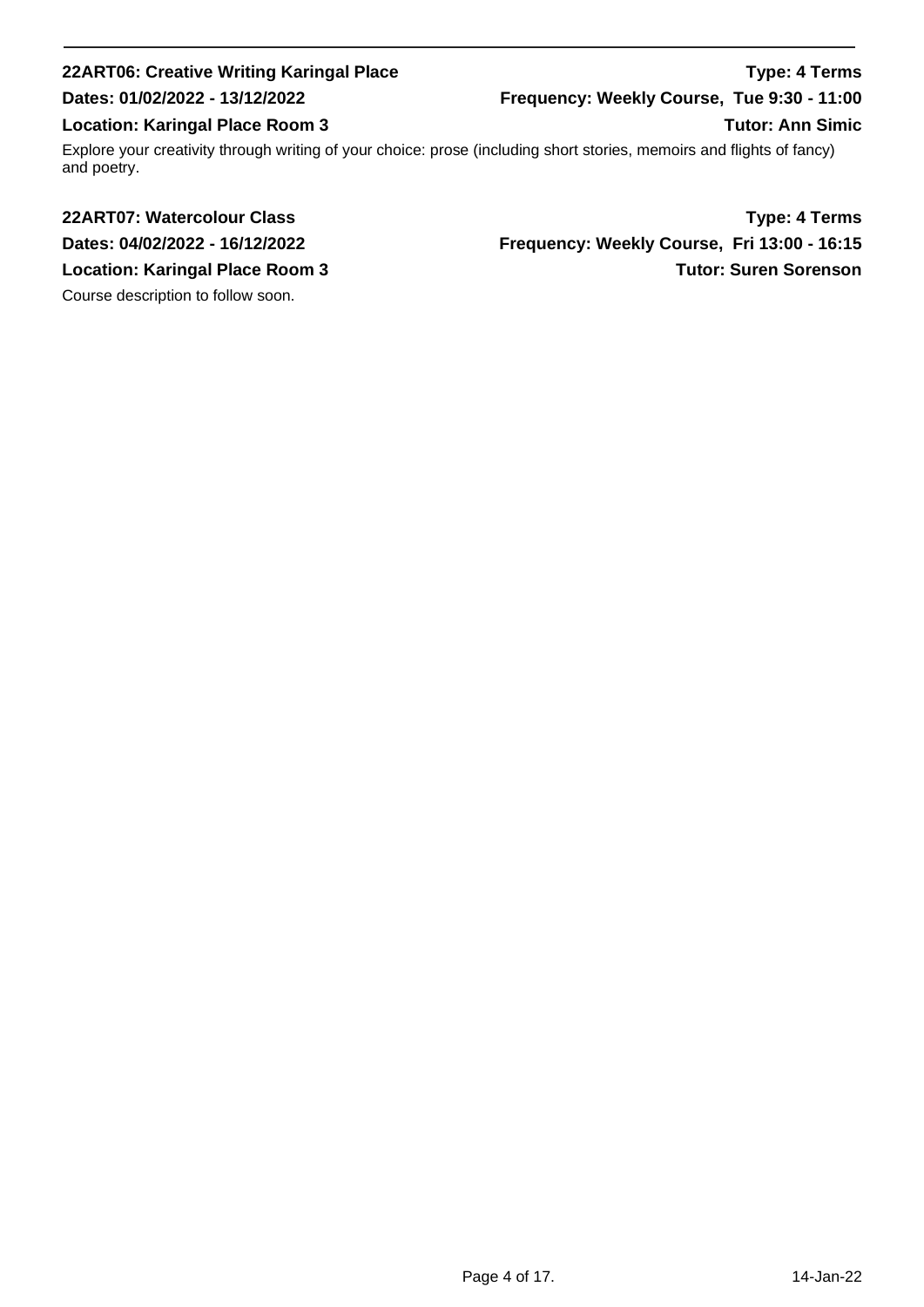# <span id="page-4-0"></span>**Fitness, Walking, Rambling,Tai Chi**

### **22EXC01: Bike Riding Type: 4 Terms**

### **Location: Off Campus Contract Contract Contract Contract Contract Contract Contract Contract Contract Contract Contract Contract Contract Contract Contract Contract Contract Contract Contract Contract Contract Contract Co**

We ride on trails in and around S.E. Peninsula, sometimes catching the train to a location and riding home. We also ride with Mornington U3A each week. Rides are 30kms to 40kms. We leave at about 8:30am and are home about lunchtime. A coffee break is had about the half-way point. Rides are neither too fast nor too slow but a moderate state of fitness is required. Emails are sent out each week for meeting place and time for the next ride. For members requiring information on shorter rides please ring Peter Stirling on 0439 562 166 Peter away term 3 but Mornington U3A still riding

### **22EXC02: Exercise to Music. Terms 1, 2 & 4 Type: 3 Terms**

### **Dates: 31/01/2022 - 12/12/2022 Frequency: Weekly Course, Mon 9:30 - 11:00**

### **Location: Frankston North Community Cent Bus 833 Bay 14 Frankston North Tutor: June Hewitt**

Movement to music including using balls, hoops and scarves. We also do cardio-weights and Tai Chi. All these are incorporated into one hour. There is then an extra 30 minutes of floor Pilates. Please bring a yoga mat. This class is not available during Term 3.

### **22EXC03: Rambling All Over Type: 4 Terms**

### **Dates: 09/02/2022 - 14/12/2022 Frequency: Random dates as specified, Wed 10:00 - 14:30**

### **Location: Off Campus Tutor: Suzanne Byrne**

Easy urban and local walks of 4-7 km. Explore, sightsee, socialise while maintaining fitness. Held on the 2nd and 4th Wednesday of the month during Vic School Terms. Commence 9am at Seaford Railway Station OR drive to location for 10am start. Bring lunch or buy if a suitable outlet is available. Detailed schedule of walks will be emailed to Ramblers, otherwise see the U3AF website or pick up a hard copy from the office. In the event the temperature is forecast to exceed 34C, that day's ramble will not proceed.

### **22EXC04: Tai Chi Type: 4 Terms**

**Dates: 01/02/2022 - 13/12/2022 Frequency: Weekly Course, Tue 9:30 - 10:30**

### **Location: Frankston North Community Cent Bus 833 Bay 14 Frankston NorthTutor: Zandra Daniels**

Tai Chi is something people of any age can learn. The movements are slow & gentle, and you can work at your own level. Many older people can do Tai Chi, even those with arthritis.

### **22EXC05: Social Golf Type: 4 Terms**

Come have a social game of golf and some friendly banter. Centenary Park Golf Course, McClelland Drive Frankston. Friday morning 7.30am during the summer season, then 8-30 during winter. Runs all year. Concessional fee, 18 holes \$25.00 or 9 Holes \$21.00. Clubs and buggy can be hired. Stay and enjoy drink (coffee, tea, beer or wine) and chat after the game. Open to all levels of golfers. Group lessons can be arranged.

### **22EXC06: Stretching Exercises with Bands Type: 4 Terms**

### **Dates: 21/01/2022 - 16/12/2022 Frequency: Weekly Course, Fri 9:30 - 10:30**

**Location: Frankston North Community Cent Bus 833 Bay 14 Frankston North Tutor: June Hewitt** Gentle warm-up doing Yoga & Pilates incorporating the use of balls and bands. Most of the class is based on the floor doing stretching using soft chi balls & stretching bands. Please bring a yoga mat and a drink bottle. NOTE: As you have been previously notified, you must follow COVID protocols including being double vaccinated & wearinng a mask to & from the classroom. NOTE: FNCC staff have asked that you wear your Frankston U3A membership card to assist their monitoring of those attending the Centre.

NOTE: This course will not run during the first 2 weeks of March 2022. [No class on Fridays 4th & 11th March.]

**Dates: 06/02/2022 - 11/12/2022 Frequency: Weekly Course, Sun 8:30 - 12:00**

**Dates: 04/02/2022 - 16/12/2022 Frequency: Weekly Course, Fri 7:30 - 16:00**

### **Location: Off Campus Tutor: Declan Stephenson**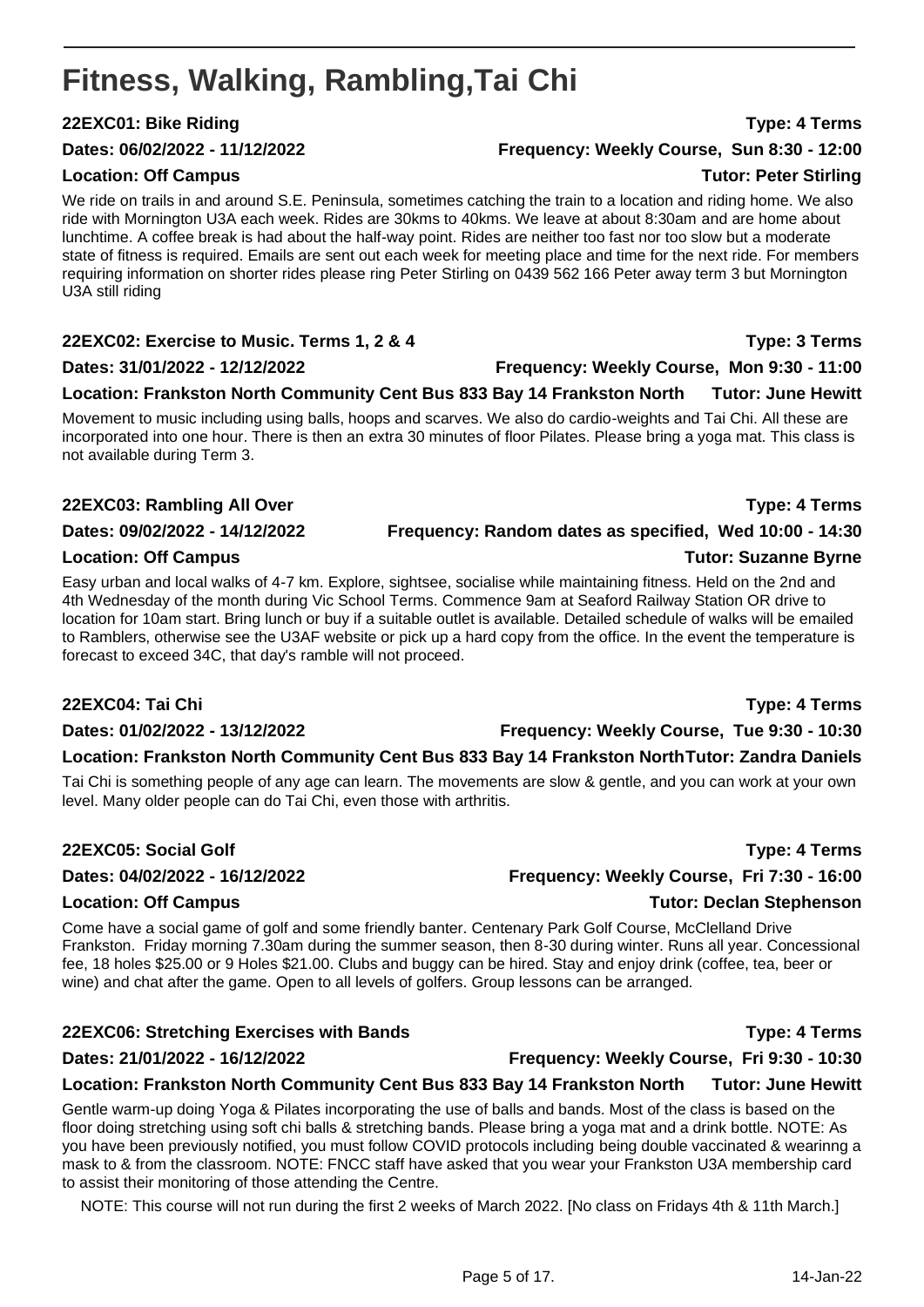# <span id="page-5-0"></span>**Mahjong, Crosswords and Games**

### **22GAM01: 500 Card Game Type: 4 Terms**

### **Dates: 07/02/2022 - 12/12/2022 Frequency: Weekly Course, Mon 14:00 - 16:00**

### **Location: Karingal Place Room 1 Tutor: Peter Stirling**

Play this fascinating card game. Beginners and those who have played before are most welcome. IF YOU ARE A BEGINNER - PLEASE RING PETER ON 0439 562 166 as there is a limit of 3 beginners to start with.

### **22GAM02: Rummikub Type: 4 Terms**

### **Location: Karingal Place Room 3 Tutor: Robyn Gould**

A brain game for sets of 3 or 4 players per table using numbered tiles. Great fun and very sociable. Note: \* Max enrolment for this class, will be 16 students.

### **22GAM03: Canasta Type: 4 Terms**

### **Dates: 04/02/2022 - 16/12/2022 Frequency: Weekly Course, Fri 11:15 - 12:45**

### **Location: Karingal Place Room 1** New York 1 New York 1 New York 1 New York 1 New York 1 New York 1 New York 1 New York 1 New York 1 New York 1 New York 1 New York 1 New York 1 New York 1 New York 1 New York 1 New York 1 N

Play this fascinating card game. Beginners and those who have played before are most welcome. Please note that there is a limit of 3 beginners. IF YOU ARE A BEGINNER - PLEASE NOTIFY THE OFFICE WHEN YOU ENROL.

Note: \* Max enrolment for this class, will be 16 students.

### **22GAM04: Mah Jong - Introduction (Western Game) Type: 4 Terms**

### **Dates: 31/01/2022 - 12/12/2022 Frequency: Weekly Course, Mon 13:00 - 16:00**

### Location: Karingal Place Room 2 and 2 and 2 and 2 and 2 and 2 and 2 and 2 and 2 and 2 and 2 and 2 and 2 and 2 and 2 and 2 and 2 and 2 and 2 and 2 and 2 and 2 and 2 and 2 and 2 and 2 and 2 and 2 and 2 and 2 and 2 and 2 and

This class assumes no previous knowledge of Mah Jong. It is limited to only 6 students to ensure that each receives direct instruction from a tutor. As students progress, they will 'graduate' to the 'Mah Jong Monday' class that is conducted simultaneously, so they still have access to the tutors if required. Further students could then be invited from the 'Wait List'. All students are encouraged to obtain a copy of 'Improve your Mah Jong' by Patricia A. Thompson and Betty Maloney.

Note: \* Max enrolment for this class, will be 6 students. A wait list is available for this class.

### **22GAM05: Mah Jong - Monday (Western Game) Type: 4 Terms**

### **Dates: 31/01/2022 - 12/12/2022 Frequency: Weekly Course, Mon 13:00 - 16:00**

### **Location: Karingal Place Room 2 Tutor: Kieth Pyke**

This class assumes a basic knowledge of Mah Jong, sufficient to enable students to play without direct supervision from a Tutor - although they will still have access to Tutors, if required, as this class shares the venue with 'Mah Jong - Introduction'. All students are encouraged to obtain a copy of 'Improve your Mah Jong' by Patricia A. Thompson and Betty Maloney.

### **22GAM06: Mah Jong - Wednesday (Western Game) Type: 4 Terms**

### **Dates: 02/02/2022 - 14/12/2022 Frequency: Weekly Course, Wed 13:00 - 16:00**

### **Location: Karingal Place Room 2 Tutor: Kieth Pyke**

This class assumes a basic knowledge of Mah Jong, sufficient to enable students to play without direct supervision from a Tutor - although they will still have access to Tutors, if required. All students are encouraged to obtain a copy of 'Improve your Mah Jong' by Patricia A. Thompson and Betty Maloney.

# **Dates: 03/02/2022 - 15/12/2022 Frequency: Weekly Course, Thu 13:00 - 15:00**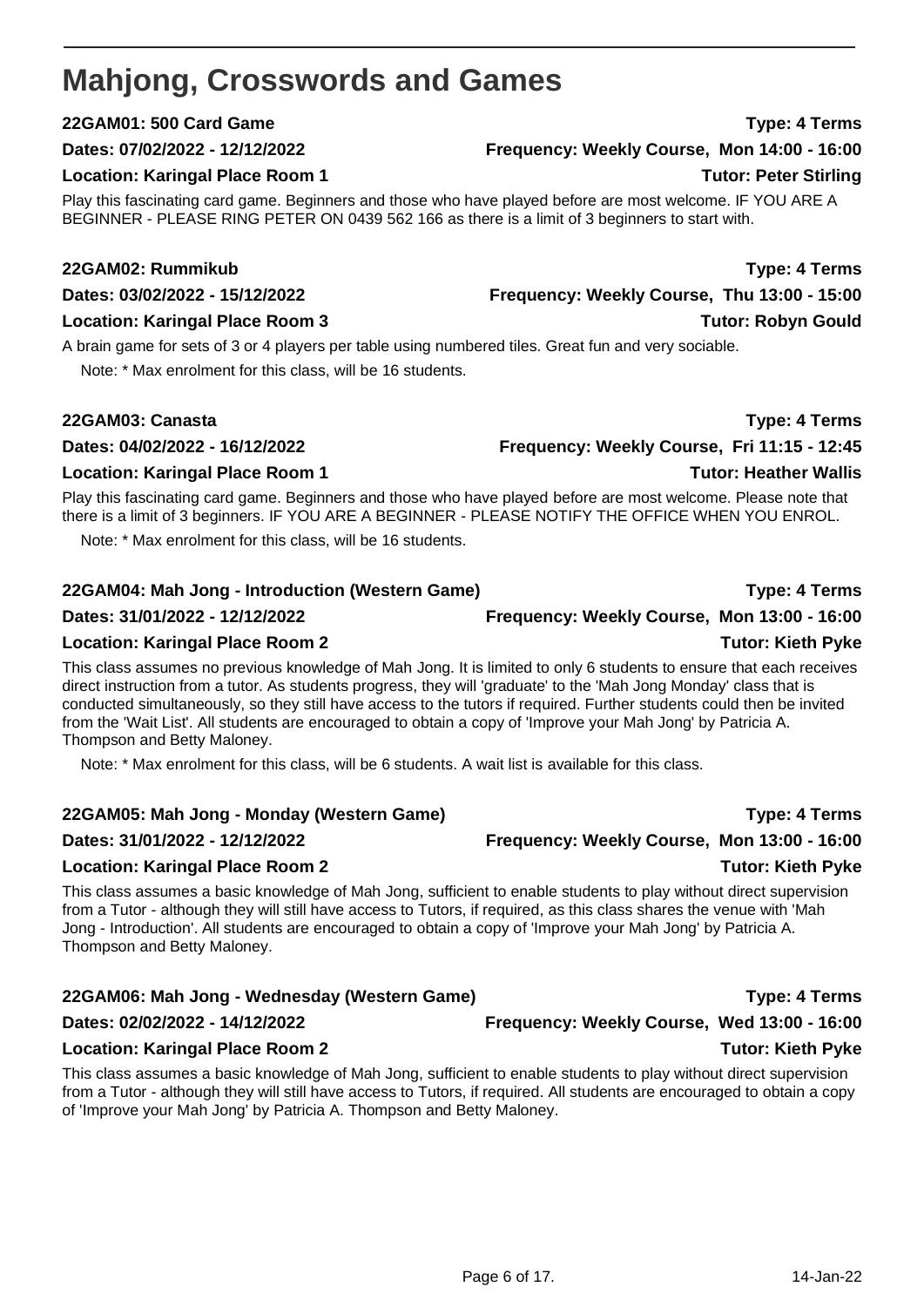# <span id="page-6-0"></span>**Current Affairs, History, Science**

### **22HUM01: Tales of Mystery Murder & Mayhem Type: 2 Terms**

### Location: Karingal Place Room 3 and 100 and 100 and 100 and 100 and 100 and 100 and 100 and 100 and 100 and 100 and 100 and 100 and 100 and 100 and 100 and 100 and 100 and 100 and 100 and 100 and 100 and 100 and 100 and 10

An interactive class covering a wide range of topics - old, ancient & new. Once a month, I will present these topics to you over 90 minutes of anecdotes, conspiracies and good old gossip. No classes in January or December. Hope to see you there to have some informative fun. Frequency: Monthly: 1st Wednesday of the month for the first 2 terms.

Minimum class size: 5

### **22HUM02: Tales of Mystery Murder & Mayhem Type: 2 Terms**

### **Dates: 14/02/2022 - 12/12/2022 Frequency: Monthly, Mon 11:15 - 12:45**

A Cornucopia of the interesting and the bizarre. After extensive and endless research on Foxtel, Wikipedia and Booktopia, I have assembled a veritable cornucopia of ticklish topics for 2021. Once a month, I will present these topics to you over an hour of anecdotes, conspiracies and good old gossip. No classes in January or December. Hope to see you there to have some informative fun Frequency: Monthly: 2nd. Monday of the month for Terms 1 & 2.

Minimum class size: 5

### **22HUM03: Current Affairs Type: 4 Terms**

#### **Dates: 04/02/2022 - 15/12/2022 Frequency: Weekly Course, Fri 9:30 - 11:00**

### **Location: Karingal Place Room 2 Tutor: Ian Browne**

A lively but friendly group discussion that tries to cover most of what is going on in the world each week. We talk about international, Australian and local news events as well as social trends and issues. Come along and get involved or just come along and listen.

Minimum class size: 8

### **22HUM04: Book Discussion Group 2nd Tue Type: 4 Terms**

#### **Dates: 08/02/2022 - 13/12/2022 Frequency: Monthly, Tue 13:00 - 14:30**

### **Location: Karingal Place Room 3 Tutor: Robyn Gould**

Participants read a selected book each month and meet to discuss content and characters, etc. An opportunity to read something not previously thought to be of interest.

### **22HUM05: Literature & Film Study Type: 4 Terms**

A class where open discussion and conversation is welcomed from all members. Books are attempted to be matched with films, poetry from all sources (old and new) is often featured and of course the classics –Shakespeare and other greats of the Theatre.

Minimum class size: 8

### **22HUM06: Big Ideas Type: 4 Terms**

#### **Dates: 02/02/2022 - 14/12/2022 Frequency: Weekly Course, Wed 11:15 - 12:45**

### **Location: Karingal Place Room 2 Tutor: Bill Puls**

An issues-focused course taking a mostly light-hearted approach to the ideas behind human affairs-lectures, videos, discussion.

**Dates: 02/02/2022 - 14/12/2022 Frequency: Monthly, Wed 11:15 - 12:45**

### **Location: Zoom Tutor: Andrea McCall**

**Dates: 03/02/2022 - 15/12/2022 Frequency: Weekly Course, Thu 9:30 - 11:00 Location: Karingal Place Room 2 Tutor: Margaret Mace**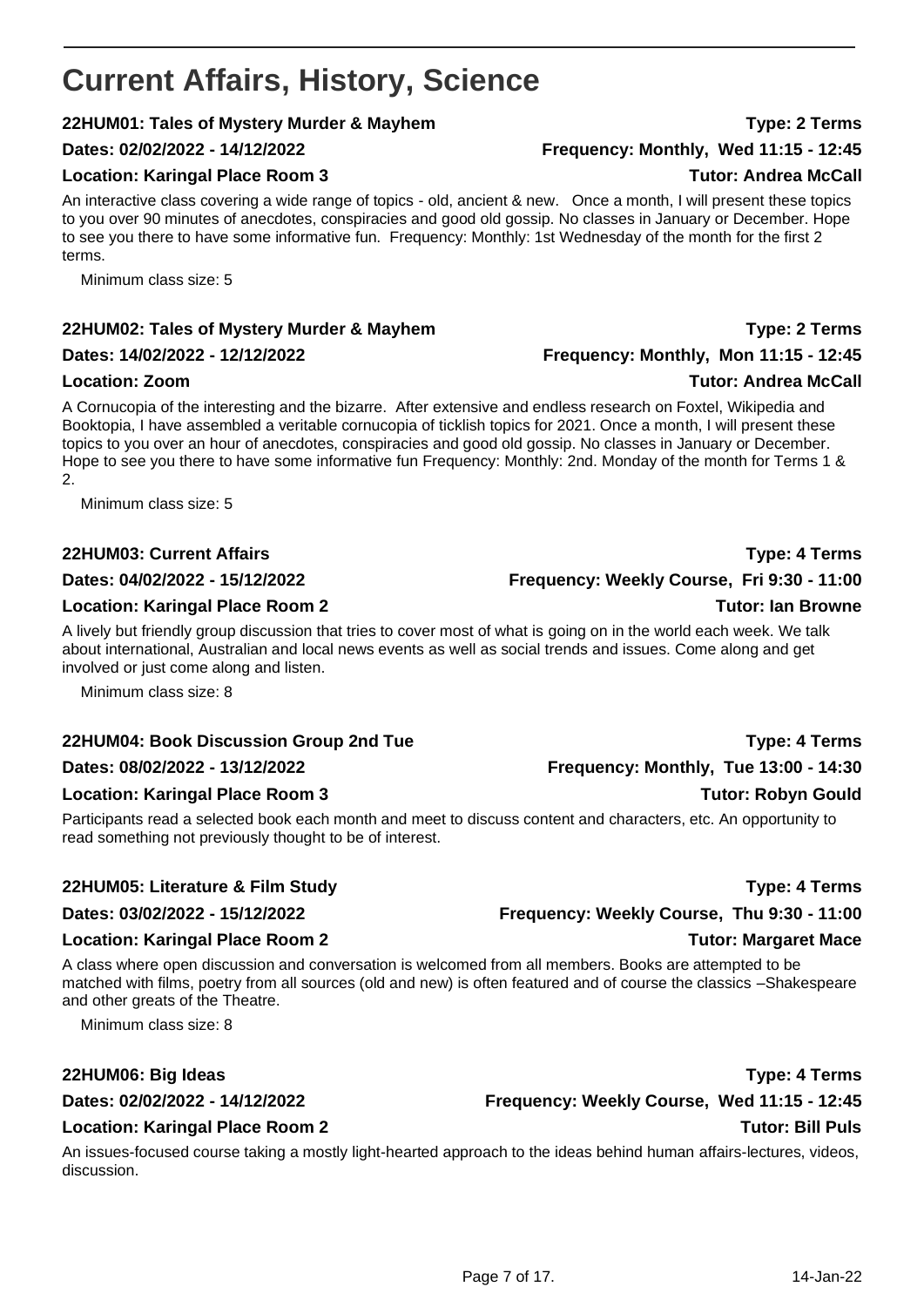### **22HUM07: Philosophy Type: 4 Terms**

### **Dates: 02/02/2022 - 14/12/2022 Frequency: Weekly Course, Wed 9:30 - 11:00**

#### **Location: Karingal Place Room 2 Tutor: Don MacDonald**

Lectures will be drawn from the commercial US source, 'The Great Courses' & may include 'Great Ideas of Philosophy' by Daniel Robinson, 'Mathematics, Philosophy and the Real World' by Judith Grabiner, 'Great Thinkers, Great Theorems' by William Durham. All presenters are acclaimed academics at leading American universities who will present their lectures in video form. Please book your front row seat for this feast of engaging thought and lively discussion. NO PRIOR KNOWLEDGE is necessary but a willingness to engage, especially in discussion, is desirable.

#### **22HUM08: Self-Guided Tarot Type: 4 Terms**

#### **Location: Karingal Place Room 3 Tutor: Kim Isaacs**

Learn and appreciate the value of using the Tarot cards to give insight and meaning to our lives on a personal and global level. Familiarity with the cards would be useful. It is recommended that you use the Rider Waite Card deck. Notes will be provided & homework will occur.

#### **22HUM09: Book Club 2nd Thu Type: 4 Terms**

**Dates: 10/02/2022 - 08/12/2022 Frequency: Monthly, Thu 11:15 - 12:45**

#### **Location: Karingal Place Room 2 Tutor: Ann Williams**

Participants read a selected book each month and meet to discuss content and characters, etc. An opportunity to read something not previously thought to be of interest.

### **22HUM10: Mindfulness for Life ZOOM Type: 4 Terms**

### **Dates: 04/02/2022 - 16/12/2022 Frequency: Weekly Course, Fri 9:30 - 11:00**

Life can be wobbly sometimes. It requires stability. 'Mindfulness for Life' will look at what simple precautions we can take so we can overcome various challenges we face in our daily life. This regular group discussion and meditation will help you to learn new tools to adopt a positive lifestyle and understand the inner workings of our mind to regain stability.

Minimum of 3 students.

### **22HUM11: Grief, Loss and Change Type: Short Course**

#### **Dates: 02/02/2022 - 09/03/2022 Frequency: Weekly Course, Wed 11:15 - 12:45**

#### **Location: Karingal Place Room 1 Tutor: Mary Ellen Smith**

This course runs for 6 weeks and addresses the discomfort that many people experience with grief and looks at normalising grief; seeing it as a natural response to many life events such as illness, mobility, retirement, divorce and death. There will be a focus on learning how to manage grief and live a meaningful life after loss. This course will be conducted in a safe, small group setting that will provide members with opportunities to share their experiences. The tutor has a professional background in clinical social work (see www.grieflossandchange.com)

#### **22HUM12: Science Type: 4 Terms**

#### **Dates: 01/02/2022 - 13/12/2022 Frequency: Weekly Course, Tue 13:00 - 14:30**

#### **Location: Karingal Place Room 2 Tutor: Mary Sanghvi**

We will be looking at what is going on in the world from a scientific viewpoint. Ever since Galileo proved that the Earth was not the centre of the universe, science has been considered "the inconvenient truth". What are the realities of global warming? Where and how did life begin on Earth? How has science changed the world in our lifetimes, and what next? This course combines teaching, discussion and documentaries. No scientific knowledge is required. Only an interest in the world about us. Mary Sanghvi has an Honours degree in Applied Physics. Her career has encompassed: scientific journalism (New Scientist and the Grolier Children's Encyclopedia); high school teaching (maths and science); creation of an award-winning online tutorial program (Kinetic Education).

**Dates: 03/02/2022 - 15/12/2022 Frequency: Weekly Course, Thu 9:30 - 11:00**

### **Location: Zoom Tutor: Shekhar Kamat**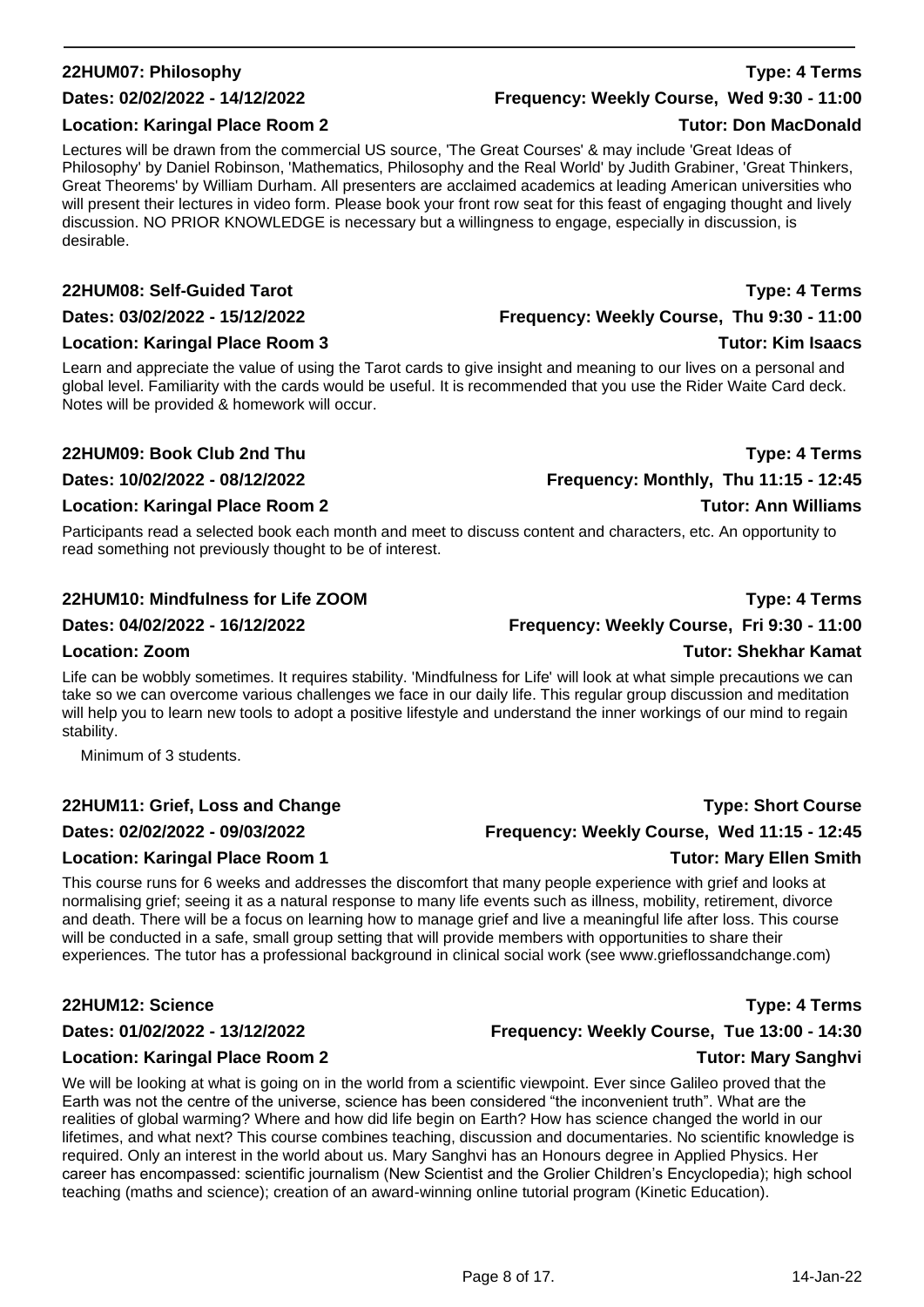### **22HUM13: Diseases, Medication, etc. Type: 1 Term**

#### **Location: Karingal Place Room 2 Tutor: Noel McKinnon**

The topics covered are clearly very topical & include: \* Viruses/Bacteria/Infections \* Vaccines/Antibodies \* Cholesterol/Strokes \* Alzheimers \* Drug Receptors - How & Whys of Drug Effects \* MERS - SARS - SARS-CoV-2 (ie: COVID-19) \* Medical Disinformation \* Allergies & Drug Reactions \* Prostaglandins & NSAIDS. Questions & discussion welcome.

NOTES: The tutor, Noel McKinnon, has wide experience in Analytical Chemistry. As a pharmacist he spent more than 20 years as Director of Pharmacy at Frankston Hospital & has served on state advisory committees including the area of Drugs & Therapeutics.

#### **22HUM15: Taste of Tarot Type: 1 Term**

#### **Dates: 02/02/2022 - 06/04/2022 Frequency: Weekly Course, Wed 14:45 - 16:15**

#### **Location: Karingal Place Room 1** New York 1 2008 1 New York 1 2009 1 New York 1 2009 1 New York 1 2009 1 New York 1 2009 1 New York 1 2009 1 New York 1 2009 1 New York 1 2009 1 New York 1 2009 1 New York 1 2009 1 New York

Have you always wondered about Tarot readings and why people are drawn to cartomancy? It's not to predict your future, but for people to gain a greater knowledge of people and life! It's an intriguing form of both divination and applying your knowledge ...that can become a lifelong study if you want it to be. Come along and spend a term exploring the basics of Tarot readings. You will need you own set of Rider-Waite Tarot cards.

### **22HUM16: Metaphysical Discussion Group Type: 4 Terms**

### **Dates: 01/02/2022 - 13/12/2022 Frequency: Fortnightly, Tue 11:15 - 12:45**

#### **Location: Karingal Place Room 3 Tutor: Sue Hardie**

Fascinating insights into leading edge science now validate and explain mysteries of what was once considered inexplicable. Through the wisdom of ancient cultures, quantum physics and current spiritual experiences, we can now develop tools to be empowered in our daily lives. Something for everybody. Fortnightly

### **Dates: 03/02/2022 - 07/04/2022 Frequency: Weekly Course, Thu 14:45 - 16:15**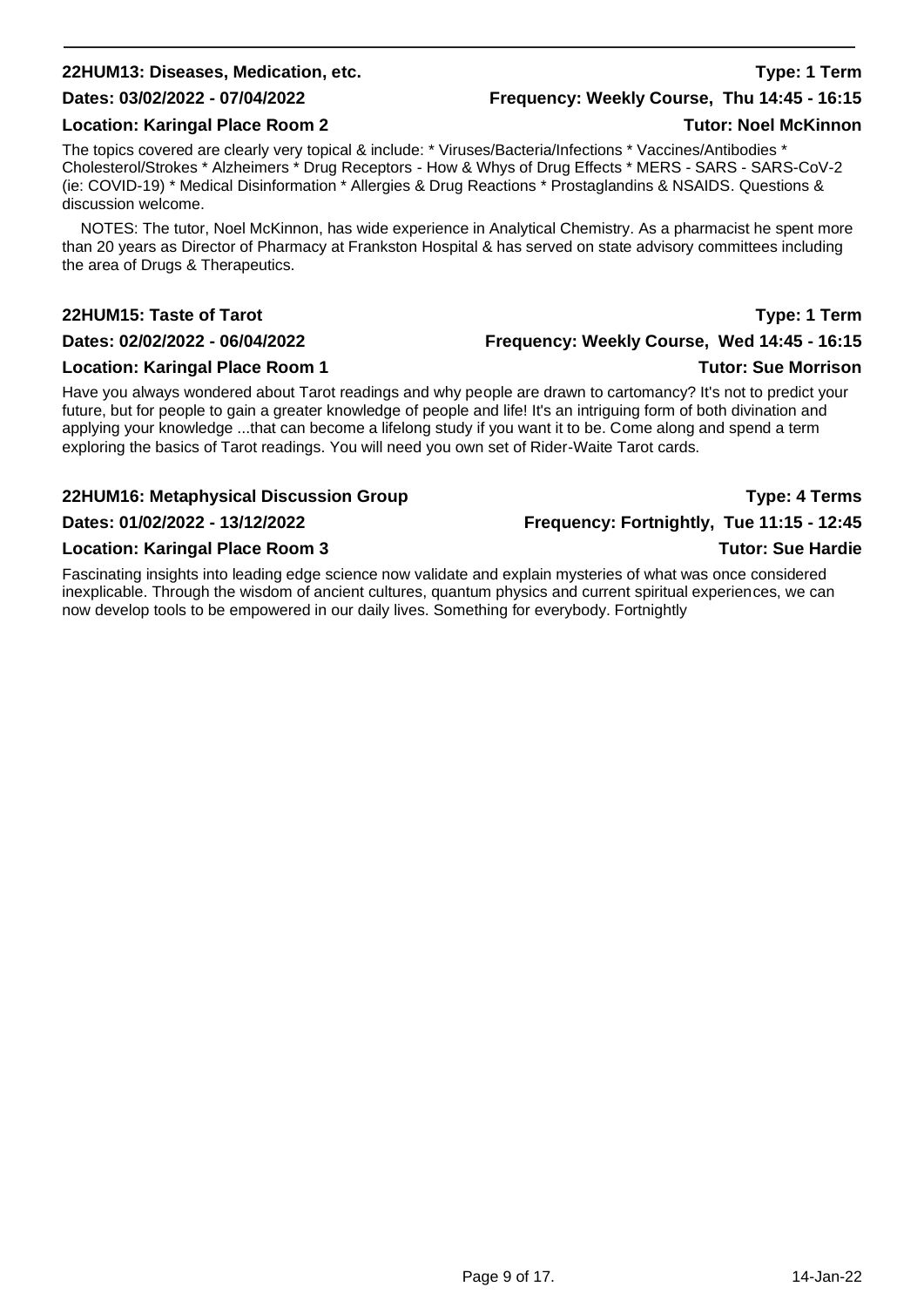# <span id="page-9-0"></span>**Languages**

This class is about having fun together. If you have some knowledge of German and want to refresh your knowledge, please join us. NOTE: This class is not for beginners.

#### **22LAN02: French Beginners Plus Type: 4 Terms**

**Dates: 02/02/2022 - 14/12/2022 Frequency: Weekly Course, Wed 14:45 - 16:15**

#### **Location: Karingal Place Room 3 Tutor: Lolita Sandrazie**

This course is for those who have successfully completed basic French. Emphasis will be on grammar, verbs, conjugation, conversation and dictation. You will also be given homework. It is a prerequisite that new students will have to take a written test to determine their suitability.

Tutor's Minimum class size is 8 students.

The main focus of this course is conversation between class members with verbal corrections by the tutor.

Note: Tutor has asked that the maximum number of students is 9. Minimum number is 5.

#### **22LAN04: Auslan Type: 4 Terms**

**Dates: 03/02/2022 - 15/12/2022 Frequency: Weekly Course, Thu 14:45 - 16:15**

#### **Location: Karingal Place Room 1 Tutor: Marie Hanak**

We learn Auslan - signing for fun! Come and join our Auslan Class and learn a new skill. A class where you can learn to communicate in a different way, in a relaxed and friendly group. There`s lots of fun and laughter while we exercise our fingers and our brains.

### **22LAN05: Italian Beginners Type: 4 Terms**

### **Location: Karingal Place Room 1 New York 1 2008 1 2009 1 2009 1 2009 1 2009 1 2009 1 2009 1 2009 1 2009 1 2009 1 2009 1 2009 1 2009 1 2009 1 2009 1 2009 1 2009 1 2009 1 2009 1 2009 1 2009 1 2009 1 2009 1 2009 1 2009 1 200**

In preparation for a holiday in Italy or just for the fun of learning a new language, this course requires only an interest in all things Italian. Class starts 16/02/21

Note: \* Max enrolment for this room is 14 students. Tutor's Minimum class size is 7 students.

### **22LAN06: Italian Beginners Plus & Advanced Type: 4 Terms**

### **Dates: 01/02/2022 - 13/12/2022 Frequency: Weekly Course, Tue 11:15 - 12:45**

### **Location: Karingal Place Room 2** Tutor: Maureen Mirabella

BEGINNERS PLUS: Once you have grasped the basics of the Italian language, you will move on here to a broader experience of the Italian language and culture. ADVANCED: For those with a fairly solid foundation in Italian, this course will facilitate your journey towards the understanding of all things Italian.

Note: \* Max enrolment for this room is 15 students. Tutor's Minimum class size is 6 students.

### **22LAN07: German Conversation Type: 3 Terms**

### **Dates: 03/02/2022 - 15/12/2022 Frequency: Weekly Course, Thu 13:00 - 14:30**

### **Location: Karingal Place Room 1 Tutor: Siggi Piper**

The main focus of this course is conversation between class members with verbal corrections by the tutor. Reading, writing and translation will also be practised with grammar taught or revised. THIS CLASS WILL NOT RUN IN TERM 3.

# **Dates: 01/02/2022 - 13/12/2022 Frequency: Weekly Course, Tue 9:30 - 11:00**

### **22LAN01: Have fun with German Type: 4 Terms Dates: 03/02/2022 - 15/12/2022 Frequency: Weekly Course, Thu 11:15 - 12:45 Location: Karingal Place Room 3 Tutor: Heidi Schliephake**

# **22LAN03: French Conversation Type: 4 Terms**

**Dates: 01/02/2022 - 13/12/2022 Frequency: Weekly Course, Tue 11:15 - 12:45 Location: Karingal Place Room 1 Tutor: Michele Sombardier**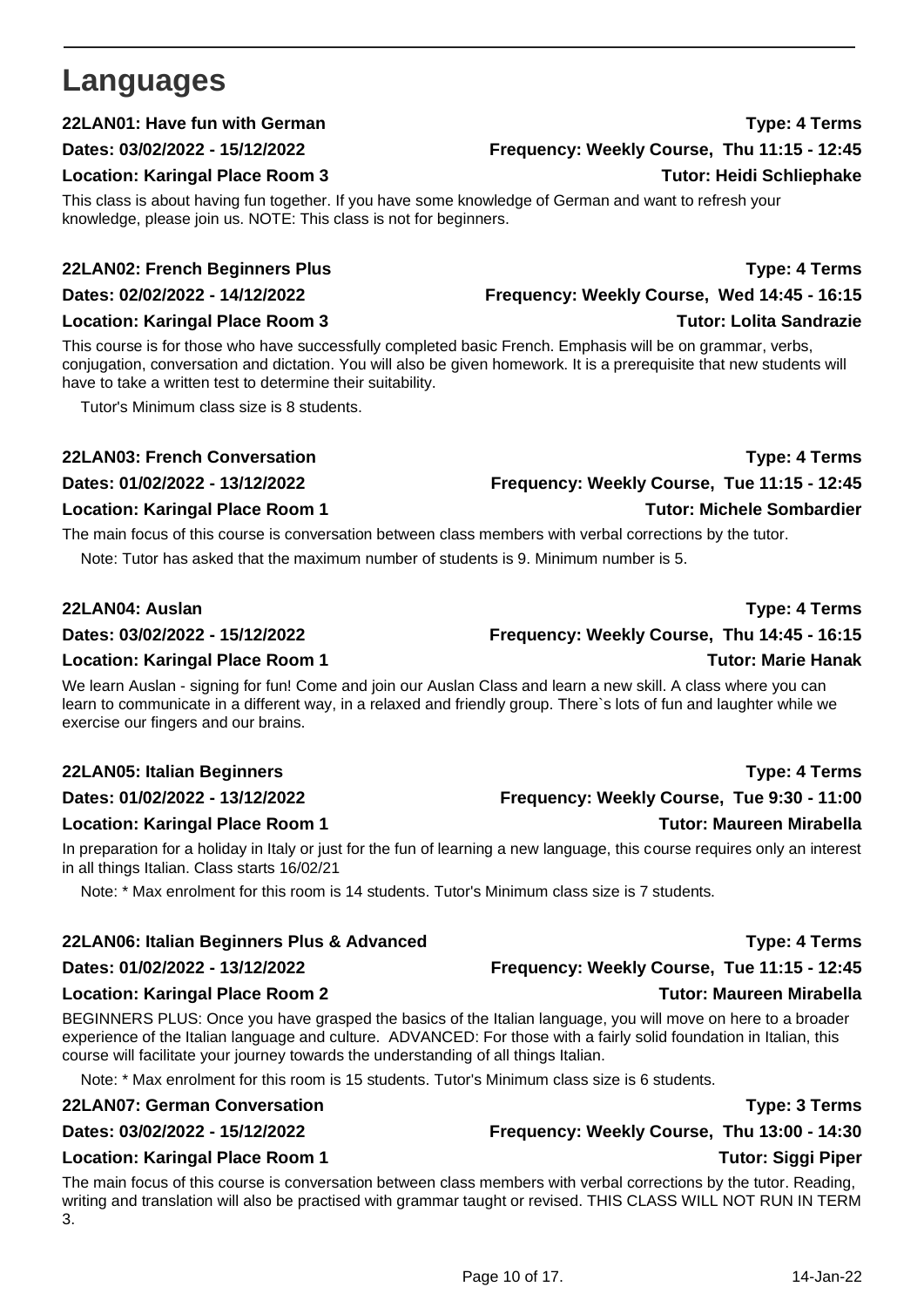### **22LAN09: French Beginners Type: 4 Terms**

### **Dates: 02/02/2022 - 14/12/2022 Frequency: Weekly Course, Wed 13:00 - 14:30**

#### **Location: Karingal Place Room 3 Tutor: Lolita Sandrazie**

This course is aimed at those who want to learn French with no previous knowledge. You will learn basic French starting with grammar, verbs, basic conversation, dictation and there will also be homework. Please note that this class is not for those who intend to travel and just want to learn a few words.

Note: \* Max enrolment for this room is 12 students. Tutors Minimum class size is 6 students.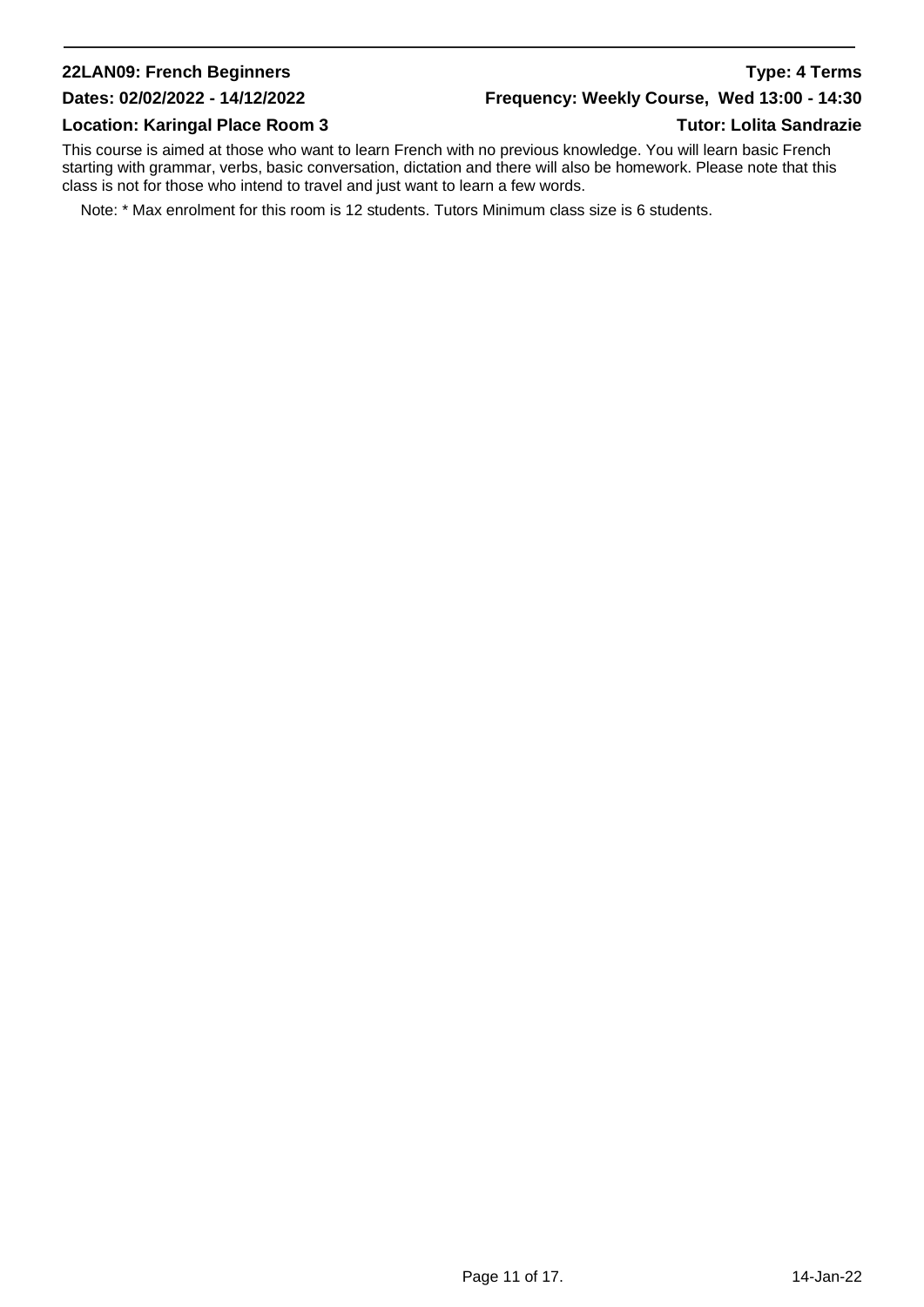# <span id="page-11-0"></span>**Music Appreciation, Instrumental and Choral Groups**

### **22MUS01: Guitar: Intermediate Type: 4 Terms**

#### **Dates: 02/02/2022 - 14/12/2022 Frequency: Weekly Course, Wed 13:00 - 14:30**

#### **Location: Karingal Place Room 1 Tutor: Bill Diver**

(NOTE: This course was previously titled: 'Guitar Play Along') Currently we have two formats: play along and play together. The play along involves playing along with a video of a song with scrolling chords captured from a song playing on guitaa.com or derived from riffstation. These chords are computer generated. Where possible they are associated with a video of the band or singer. This format is good to improve chord changes or strumming. We alternate with playing together with an emphasis on synchrony.

### **22MUS02: Ukulele- Beginners Type: 2 Terms**

**Dates: 31/01/2022 - 12/12/2022 Frequency: Weekly Course, Mon 11:15 - 12:45**

### **Location: Karingal Place Room 2** Tutor: Marian de Souza

This is a six month course to get started on playing the Ukulele. We will learn basic chords & strums. You will also have to sing along with your strumming. Students to bring their own Ukulele.

Tutor's minimum class size is 5 students.

### **22MUS03: Jazz Choral Group Type: 4 Terms**

#### **Location: Karingal Place Room 2 Tutor: Marian de Souza**

This class will focus on singing popular songs from the 1920s to 1960s, and then some. The aim is to have fun, first and foremost, by using an informal, creative approach to group singing, and learning and improvising simple harmonies and syncopated rhythms. As well, if class members play instruments, they can bring them in to play along with the group, helping to create a jazz ensemble.

### **22MUS04: Folk Guitar & Singalong: Beginners Type: 4 Terms**

#### **Location: Karingal Place Room 1 Tutor: Margaret Gleadall**

The class will focus on basic guitar details, such as structure, care and tuning; chords and theory; ear training; singing along to guitar accompaniment; strumming and singalong sessions. All students must have their own guitar and will require a folder for handouts.

### **22MUS05: Folk Guitar+Melody(Fingerstyle)(Experien Type: 4 Terms**

### **Dates: 01/02/2022 - 13/12/2022 Frequency: Weekly Course, Tue 14:45 - 16:15**

### **Location: Karingal Place Room 1 New York 1 2008 1 2009 1 2009 1 2009 1 2009 1 2009 1 2009 1 2009 1 2009 1 2009 1 2009 1 2009 1 2009 1 2009 1 2009 1 2009 1 2009 1 2009 1 2009 1 2009 1 2009 1 2009 1 2009 1 2009 1 2009 1 200**

A continuation and further development of skills learned in the beginners class. (The beginners class focuses on basic guitar details, such as structure, care and tuning; chords and theory; ear training; singing along to guitar accompaniment; strumming and singalong sessions.) All students must have their own guitar and will require a folder for handouts.

NOTE: This class is NOT for BEGINNERS.

### **Location: Karingal Place Room 3 Tutor: Peter Wright**

This class aims to introduce people to the various styles of jazz in a friendly listening/discussion type manner. No previous knowledge of music is required.

Page 12 of 17. 14-Jan-22

**Dates: 01/02/2022 - 13/12/2022 Frequency: Weekly Course, Tue 13:00 - 14:30**

**22MUS06: The World of Classic Jazz Type: 4 Terms**

**Dates: 31/01/2022 - 12/12/2022 Frequency: Weekly Course, Mon 9:30 - 11:00**

**Dates: 04/02/2022 - 16/12/2022 Frequency: Weekly Course, Fri 11:15 - 12:45**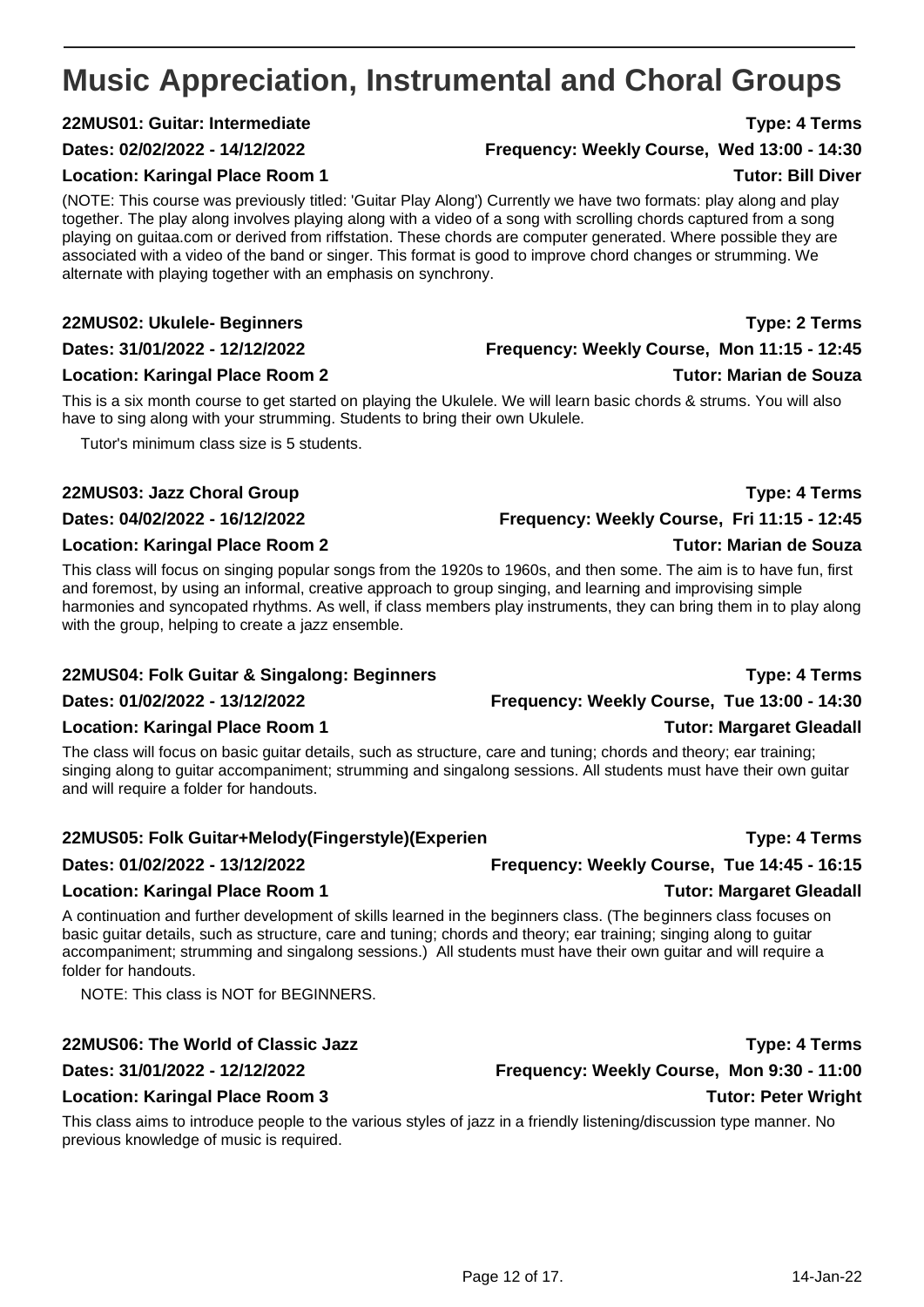### **22MUS07: The Singers & The Song Type: 4 Terms**

### **Dates: 31/01/2022 - 12/12/2022 Frequency: Weekly Course, Mon 11:15 - 12:45**

### **Location: Karingal Place Room 3** Tutor: Peter Wright

This class aims to provide a jazz listening experience where songs come from that musical treasure trove known as the Great American Songbook; think - Gershwin, Rodgers and Hart, Cole Porter and the rest. Discussion welcome.

### **22MUS08: Choir Frankston Uniting Church Type: 4 Terms**

**Dates: 03/02/2022 - 15/12/2022 Frequency: Weekly Course, Thu 9:30 - 12:00**

### **Location: Uniting Church Tutor: ………..** Location: Uniting Church Tutor: ………..

Our motto is 'We Sing for Fun'. We have a happy time singing songs; some in unison, some in parts. Members do not need to be able to read music but the ability to do so is an advantage.

### **22MUS09: Continuing Ukulele Class Type: 2 Terms**

### **Dates: 04/02/2022 - 24/06/2022 Frequency: Weekly Course, Fri 9:30 - 11:00**

### **Location: Karingal Place Room 1 Tutor: Di Major**

This class is for those who have completed the Beginners' class or who can already play basic chords on the ukulele The aim is to practise and continue to learn new songs, chords and strums.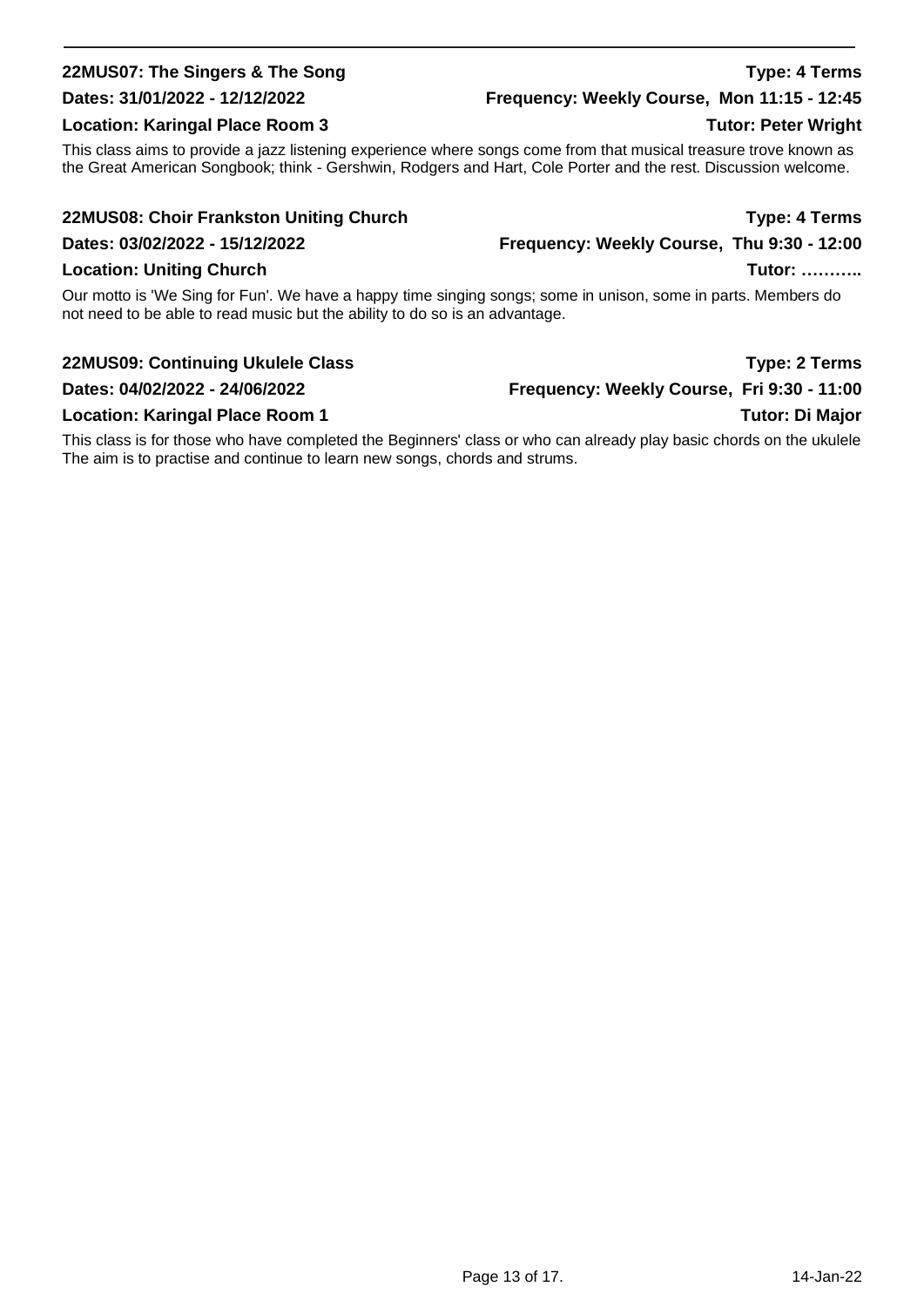# <span id="page-13-0"></span>**Social Activities**

### **22SOC01: Social Group Type: 4 Terms**

#### **Location: Off Campus Tutor: Sue Ansell**

Would you like to have coffee or lunch with other U3A members? We will meet every Tuesday in Nancy's Cafe at Frankston RSL . Coffee at 11.15am and stay for lunch if you wish. NOTE: The 1pm finish time is only nominal as the U3A system requires a finish time to be entered!

### **22SOC02: Social Movie Nights Type: 4 Terms**

All members of the Social Movie Night Group will receive an email the week before advising the name of the movie, date and commencement/meeting time and also which cinema (either Karingal or Frankston) to attend. Tickets to be purchased upon meeting at the cinema. If you do not have an email address you may contact the office for details or watch our notice boards for details. Our movie nights are subject to Covid 19 Regulations.

**Dates: 01/02/2022 - 13/12/2022 Frequency: Weekly Course, Tue 11:15 - 13:00**

**Dates: 08/02/2022 - 13/12/2022 Frequency: Monthly, Tue 19:00 - 23:00 Location: Off Campus Tutor: Leonie Price**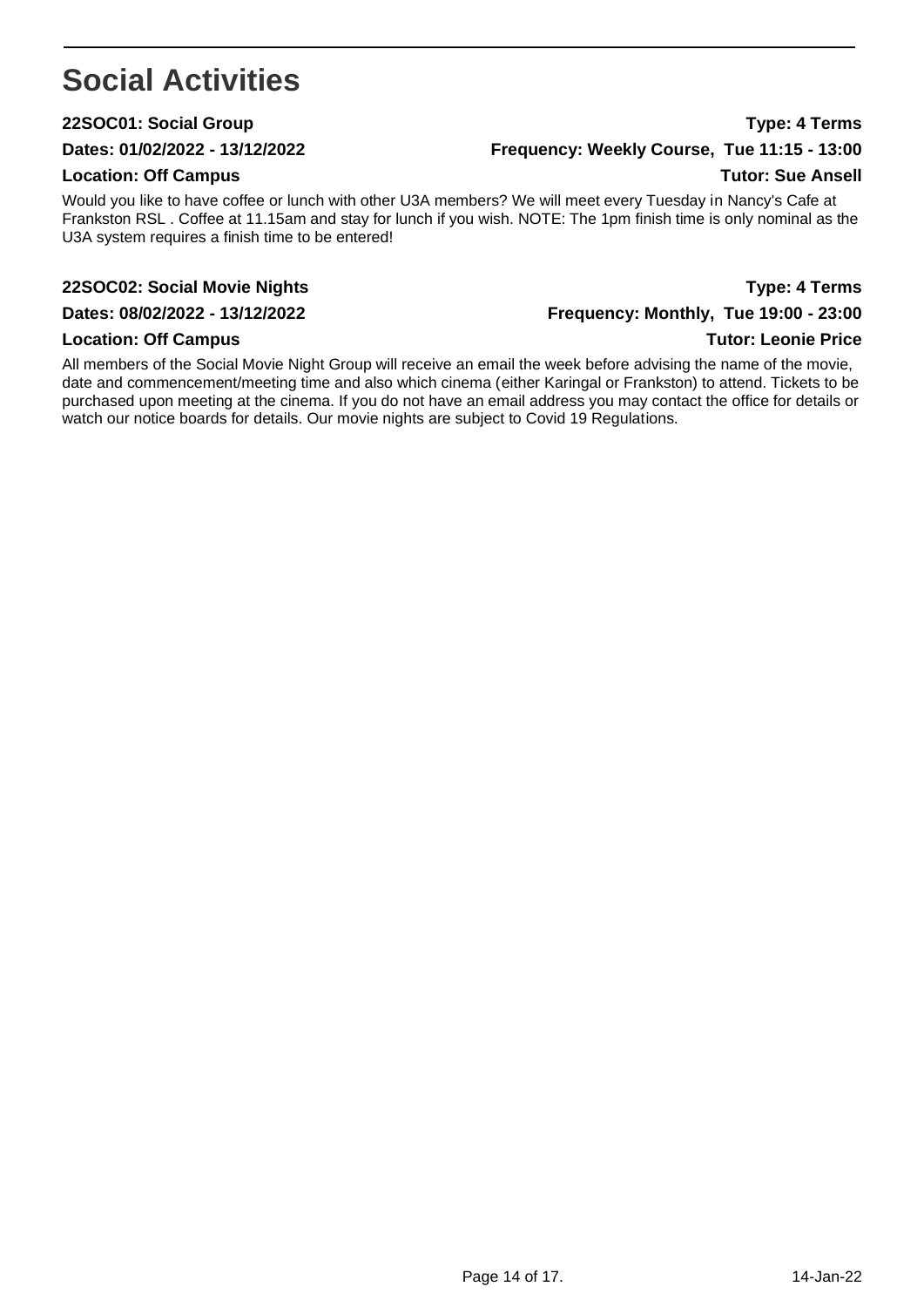## <span id="page-14-0"></span>**Summer Courses**

### **21SUM01: Life Through the Moving Image Type: Short Course**

### **Location: Karingal Place Room 2** Tutor: Brian Donnelly

Using movies and TV shows, one can see how life is presented and driven. NOTE: There is a minimum class size of 5 members. NOTE: If you are unable to enrol online then you may call the office on 9770 1042 until 17th December or send an email to office@u3af.org.au or to classcoord@u3af.org.au

#### **21SUM02: Summer Art Type: Short Course**

This Summer Art class will accommodate students interested in a variety of art media. The class is supported by tutor, Keith Broad. He will guide students on their individual art projects and can provide tutorials on drawing, composition and colour. Keith will also demonstrate techniques and monitor their application by students. Keith likes his classes to be informal, with a sunny disposition, so you come along & be creative whilst spending time with likeminded people.

Bring your own art materials. Please note: students painting in oil paints are encouraged to use either water soluble oils or water soluble mediums. NOTE: If you are unable to enrol online then you may call the office on 9770 1042 until 17th December or send an email to office@u3af.org.au or to classcoord@u3af.org.au

# **Dates: 06/01/2022 - 27/01/2022 Frequency: Weekly Course, Thu 10:00 - 12:30**

**Dates: 06/01/2022 - 27/01/2022 Frequency: Weekly Course, Thu 10:00 - 12:30 Location: Karingal Place Room 3** Tutor: Keith Broad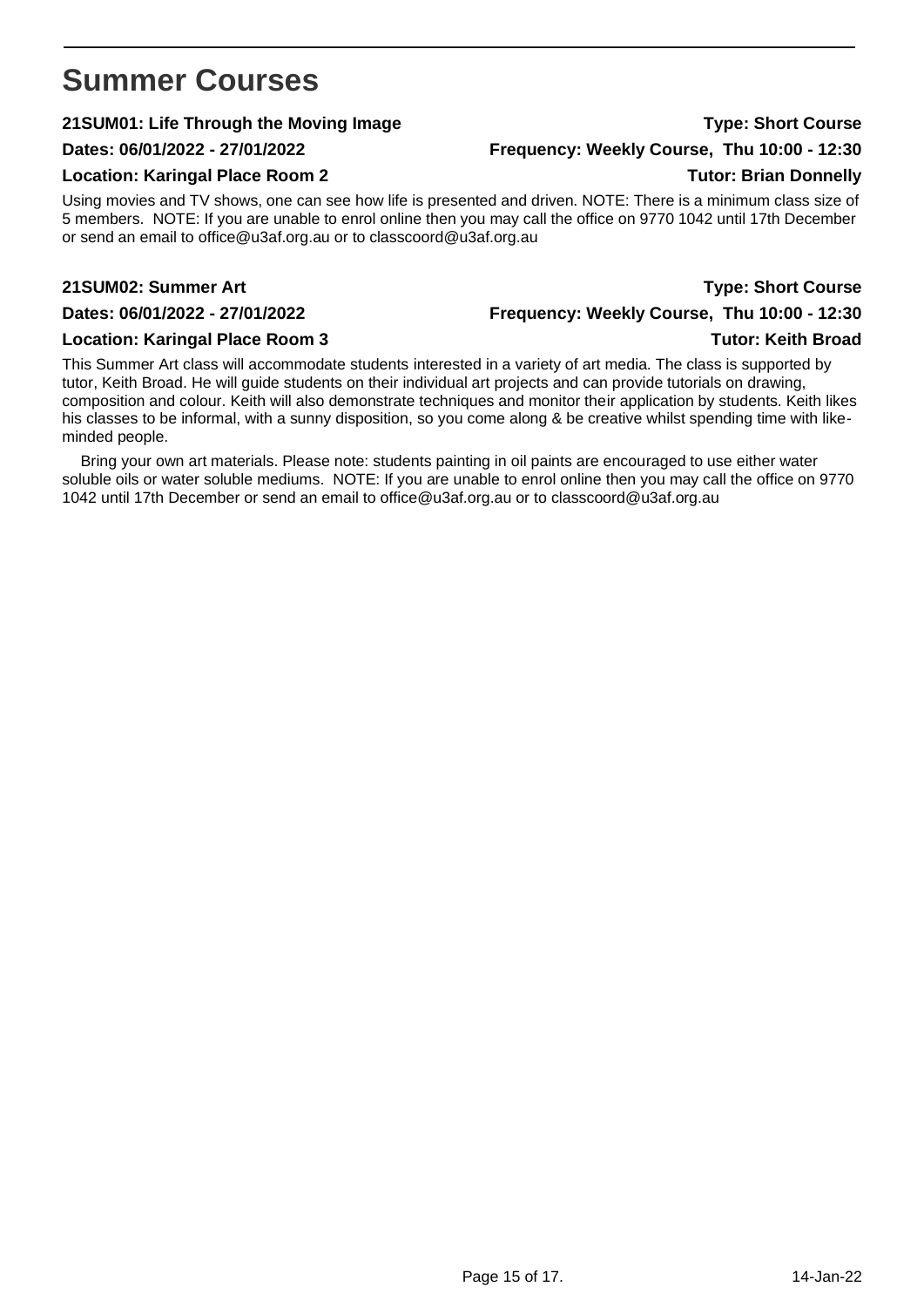# <span id="page-15-0"></span>**Computers, Smartphone, Tablets**

### **22TEC01: Be Connected Computers for Beginners Type: Short Course**

### **Dates: 31/01/2022 - 12/12/2022 Frequency: Weekly Course, Mon 9:30 - 11:00**

### **Location: Karingal Place Room 1 2008 1 2009 1 2009 1 2009 1 2009 1 2009 1 2009 1 2009 1 2009 1 2009 1 2009 1 200**

This course is part of the Australian Government Initiative to assist older persons to learn the basics and realise the full potential of going online. Be safe while you're online. Learn how to shop online safely and securely without leaving home and many more topics.

### **22TEC02: Modern Tech/Windows 10/11 & Office. Type: 4 Terms**

### **Location: Karingal Place Room 1 Tutor: Mark Wilson**

The pitfalls of living in a modern society sometimes mean things seem complicated - trying to understand what machines are asking or what other people are talking about. Tablets and mobiles - how do you use them and what is Facebook, Twitter, YouTube or Instagram? What happened to just answering a call or not touching the screen and having it talk back! Come along with some of your problems (including the device if possible) or just find out what troubles other people are having. This class will also cover an introduction to Windows 10 and MS Office and some of the more common features of the operating system. We will also discuss any problems you have and find solutions.

### **22TEC03: Be Connected Computers for Beginners Type: Short Course**

#### **Dates: 04/02/2022 - 08/04/2022 Frequency: Weekly Course, Fri 13:15 - 14:45**

### **Location: Karingal Place Room 1 Tutor: Peter Stirling**

This course is part of the Australian Government Initiative to assist older persons to learn the basics and realise the full potential of going online. Be safe while you're online. Learn how to shop online safely and securely without leaving home and many more topics.

**Dates: 02/02/2022 - 14/12/2022 Frequency: Weekly Course, Wed 9:30 - 11:00**